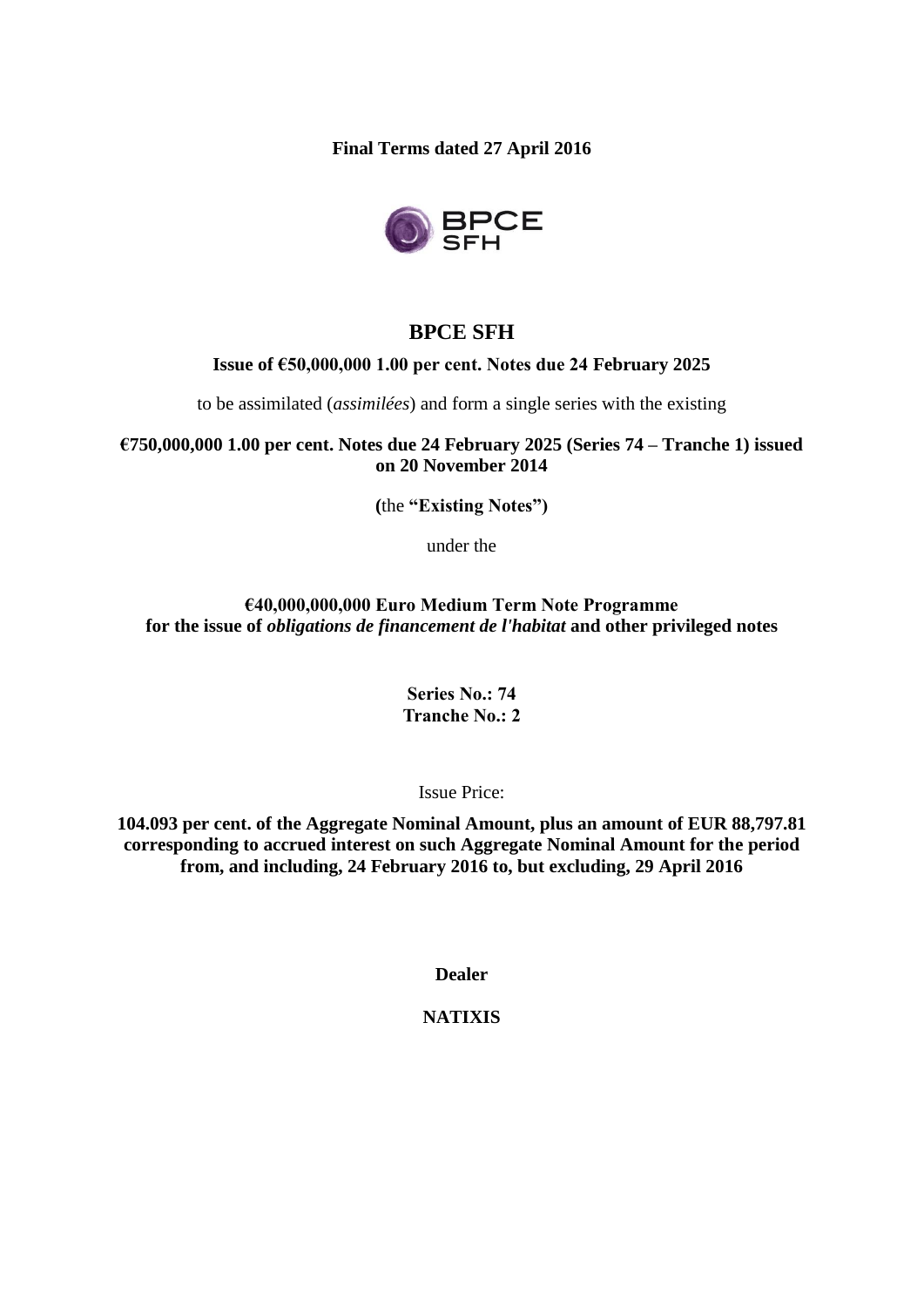#### **PART A - CONTRACTUAL TERMS**

Terms used herein shall be deemed to be defined as such for the purposes of the Conditions set forth in the base prospectus dated 11 May 2015 which received visa No. 15-185 from the *Autorité des marchés financiers* (the "**AMF**") on 11 May 2015, as supplemented by the first supplement dated 14 October 2015 which received visa No. 15-527 from the AMF on 14 October 2015 (together, the "**Base Prospectus**") which together constitute a base prospectus for the purposes of the Prospectus Directive (as defined below).

Terms used herein shall be deemed to be defined as such for the purposes of the Conditions which are the 2014 Conditions which are incorporated by reference in the base prospectus dated 11 May 2015 which received visa No. 15-185 from the *Autorité des marchés financiers*  (the "**AMF**") on 11 May 2015 as supplemented by the first supplement dated 14 October 2015 which received visa No. 15-527 from the AMF on 14 October 2015 (together, the "**Base Prospectus**") which together constitutes a base prospectus for the purposes of the Prospectus Directive (as defined below).

This document constitutes the final terms (the "**Final Terms**") relating to the notes described herein (the "**Notes**") for the purposes of Article 5.4 of the Prospectus Directive and must be read in conjunction with such Base Prospectus. Full information on the Issuer and the offer of the Notes is only available on the basis of the combination of these Final Terms and the Base Prospectus. The Base Prospectus and these Final Terms are available for viewing on the websites of BPCE (www.bpce.fr) and of the AMF (www.amf-france.org) and during normal business hours at the registered office of the Issuer and at the specified office of the Paying Agent where copies may be obtained.

"**Prospectus Directive**" means Directive 2003/71/EC of the European Parliament and of the Council of 4 November 2003, as amended and includes any relevant implementing measure of the Prospectus Directive in each Member State of the European Economic Area.

|    | $\left(1\right)$ | Series Number:                                 | 74                                                                                                                         |
|----|------------------|------------------------------------------------|----------------------------------------------------------------------------------------------------------------------------|
|    | (ii)             | Tranche Number:                                | 2                                                                                                                          |
|    |                  | (iii) Date on which Notes<br>become fungible : | The Notes will, upon listing, be assimilated<br>( <i>assimilées</i> ) and form a single series with<br>the Existing Notes. |
| 2. |                  | <b>Specified Currency:</b>                     | Euro (" $\epsilon$ ")                                                                                                      |
| 3. | <b>Notes:</b>    | Aggregate Nominal Amount of                    |                                                                                                                            |

| (i) | Series: | €800,000,000 |
|-----|---------|--------------|
|     |         |              |

- (ii) Tranche: €50,000,000
- 

**4. Issue Price**: 104.093 per cent. of the Aggregate Nominal Amount of the Tranche, plus an amount of  $\in$  88,797.81 corresponding to accrued interest for the period from, and including, the Interest Commencement Date to, but excluding, the Issue Date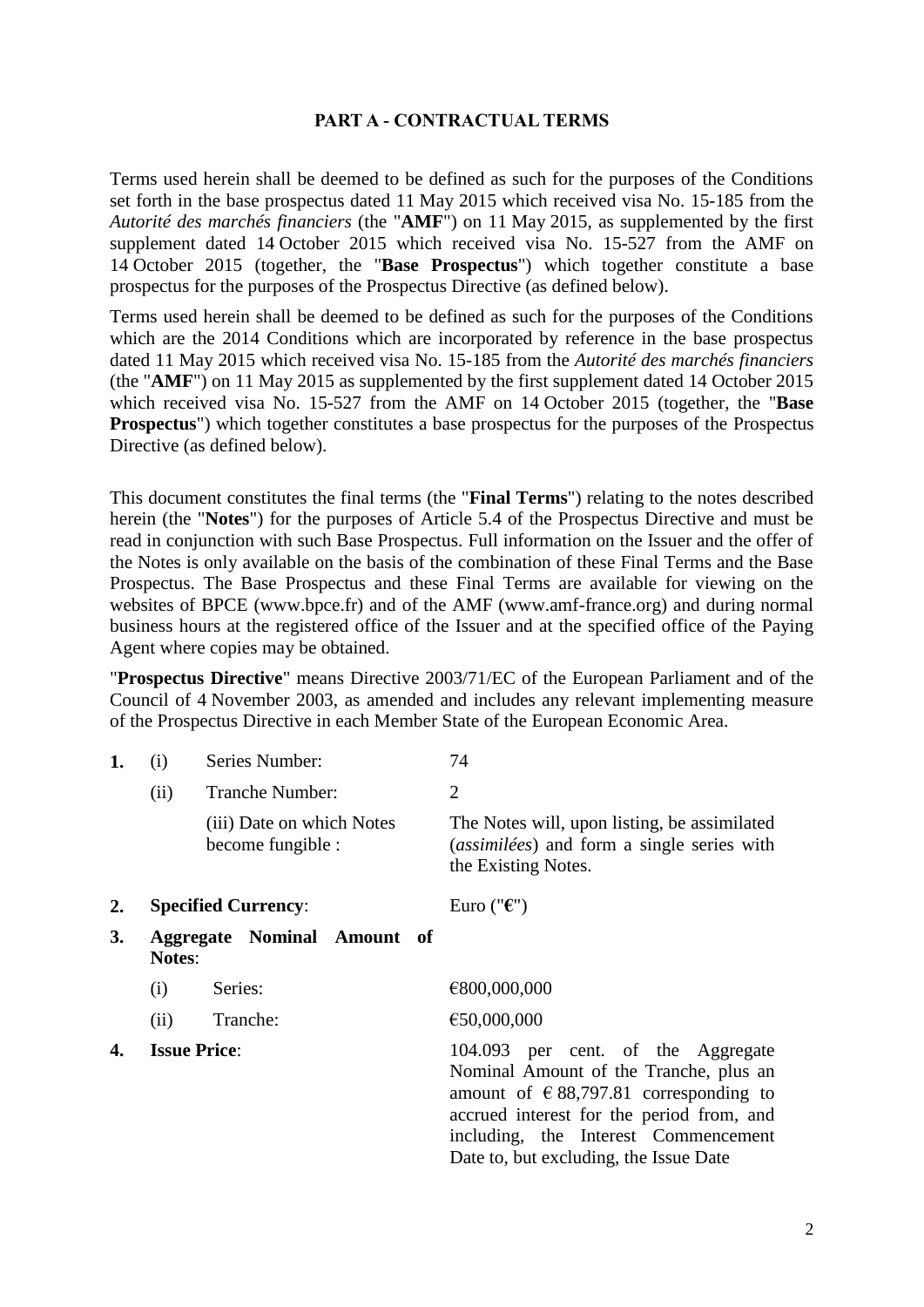| 5.  |                                  | <b>Specified Denomination:</b>    | €100,000                                                                                                                                                                         |
|-----|----------------------------------|-----------------------------------|----------------------------------------------------------------------------------------------------------------------------------------------------------------------------------|
| 6.  | (i)                              | <b>Issue Date:</b>                | 29 April 2016                                                                                                                                                                    |
|     | (ii)                             | Interest<br>Commencement<br>Date: | 24 February 2016                                                                                                                                                                 |
| 7.  | <b>Final Maturity Date:</b>      |                                   | 24 February 2025                                                                                                                                                                 |
| 8.  |                                  | <b>Interest Basis:</b>            | 1.00 per cent. Fixed Rate                                                                                                                                                        |
| 9.  | <b>Redemption/Payment Basis:</b> |                                   | Subject to any purchase and cancellation or<br>early redemption, the Notes will be<br>redeemed on the Final Maturity Date at<br>100 per cent. of the Aggregate Nominal<br>Amount |
|     |                                  |                                   | (further particulars specified below)                                                                                                                                            |
| 10. |                                  | <b>Change of Interest Basis:</b>  | Not Applicable                                                                                                                                                                   |
|     |                                  | 11. Put/Call Options:             | Not Applicable                                                                                                                                                                   |

**12. Date of corporate authorisations** 

**for issuance of Notes obtained**: Decisions of the *Conseil d'administration* (Board of Directors) of the Issuer (i) dated 17 December 2015 authorising the issue of *obligations de financement de l'habitat* and other resources benefiting from the *privilège* referred to in Article L.513-11 of the French Monetary and Financial Code (*Code monétaire et financier*) up to  $\epsilon$ 2,500,000,000 for the period beginning on 1 January 2016 and ending on 31 December 2016 and (ii) dated 14 April 2016 authorising the quarterly programme of borrowings benefiting from such *privilège* up to  $\epsilon$ 1,500,000,000 for the second quarter of 2016.

#### **PROVISIONS RELATING TO INTEREST PAYABLE**

| 13. | <b>Fixed Rate Notes Provisions:</b> |                                | Applicable                                                                                                             |  |
|-----|-------------------------------------|--------------------------------|------------------------------------------------------------------------------------------------------------------------|--|
|     | (i)                                 | Rate of Interest:              | 1.00 per cent. <i>per annum</i> payable annually in<br>arrear                                                          |  |
|     | (11)                                | <b>Interest Payment Dates:</b> | 24 February in each year, from and including<br>24 February 2016 up to and including the Final<br><b>Maturity Date</b> |  |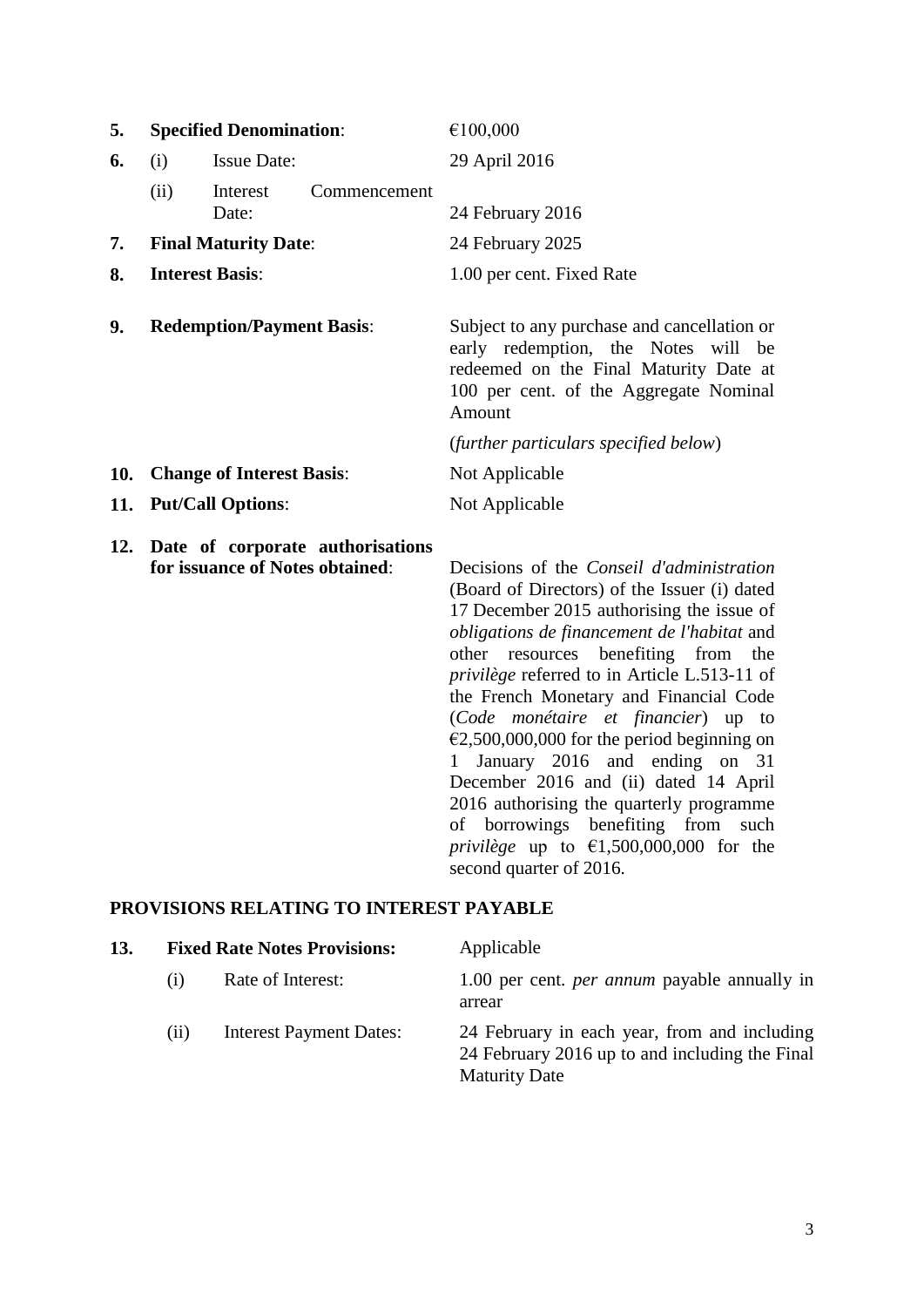|     | (iii)   | <b>Fixed Coupon Amount:</b>                      | Rate of Interest $\times$ Specified Denomination $\times$<br>Day Count Fraction (i.e. $\epsilon$ 1,000 per $\epsilon$ 100,000<br>in Specified Denomination), subject to the<br>Broken Amount referred to in sub-paragraph<br>$(iv)$ below |
|-----|---------|--------------------------------------------------|-------------------------------------------------------------------------------------------------------------------------------------------------------------------------------------------------------------------------------------------|
|     | (iv)    | <b>Broken Amount:</b>                            | Not Applicable                                                                                                                                                                                                                            |
|     | (v)     | Fraction<br>Count<br>Day<br>(Condition $5(a)$ ): | Actual/Actual-ICMA                                                                                                                                                                                                                        |
|     | $(v_i)$ | <b>Determination Dates:</b>                      | 24 February in each year                                                                                                                                                                                                                  |
| 14. |         | <b>Floating Rate Notes Provisions:</b>           | Not Applicable                                                                                                                                                                                                                            |
| 15. |         | <b>Zero Coupon Notes Provisions:</b>             | Not Applicable                                                                                                                                                                                                                            |

# **PROVISIONS RELATING TO REDEMPTION**

| 16. | <b>Call Option:</b>                                                                                               | Not Applicable                                |
|-----|-------------------------------------------------------------------------------------------------------------------|-----------------------------------------------|
| 17. | <b>Put Option:</b>                                                                                                | Not Applicable                                |
| 18. | <b>Final Redemption Amount of each</b><br>Note:                                                                   | $\epsilon$ 100,000 per Specified Denomination |
| 19. | <b>Redemption by Instalment:</b>                                                                                  | Not Applicable                                |
| 20. | <b>Early Redemption Amount:</b>                                                                                   |                                               |
|     | Early Redemption Amount(s) of each<br>Note payable on early redemption as<br>set out in the Terms and Conditions: | $€100,000$ per Specified Denomination         |

**21. Purchases (Condition 6(h))**: The Notes purchased may be held and resold

# as set out in the Terms and Conditions

### **GENERAL PROVISIONS APPLICABLE TO THE NOTES**

| 22. |          | <b>Governing law:</b>                                                                                                                               | French law                  |
|-----|----------|-----------------------------------------------------------------------------------------------------------------------------------------------------|-----------------------------|
| 23. |          | <b>Form of Notes:</b>                                                                                                                               | <b>Dematerialised Notes</b> |
|     | (i)      | of<br>Dematerialised<br>Form<br>Notes:                                                                                                              | Bearer form (au porteur)    |
|     | (ii)     | <b>Registration Agent:</b>                                                                                                                          | Not Applicable              |
|     | (iii)    | Temporary Global Certificate: Not Applicable                                                                                                        |                             |
| 24. | $7(g)$ : | Financial Centre or other special<br>provisions relating to payment<br>dates for the purposes of Condition                                          | Not Applicable              |
| 25. |          | Talons for future Coupons<br>- or<br><b>Receipts to be attached to Definitive</b><br>Materialised Notes (and dates on<br>which such Talons mature): | Not Applicable              |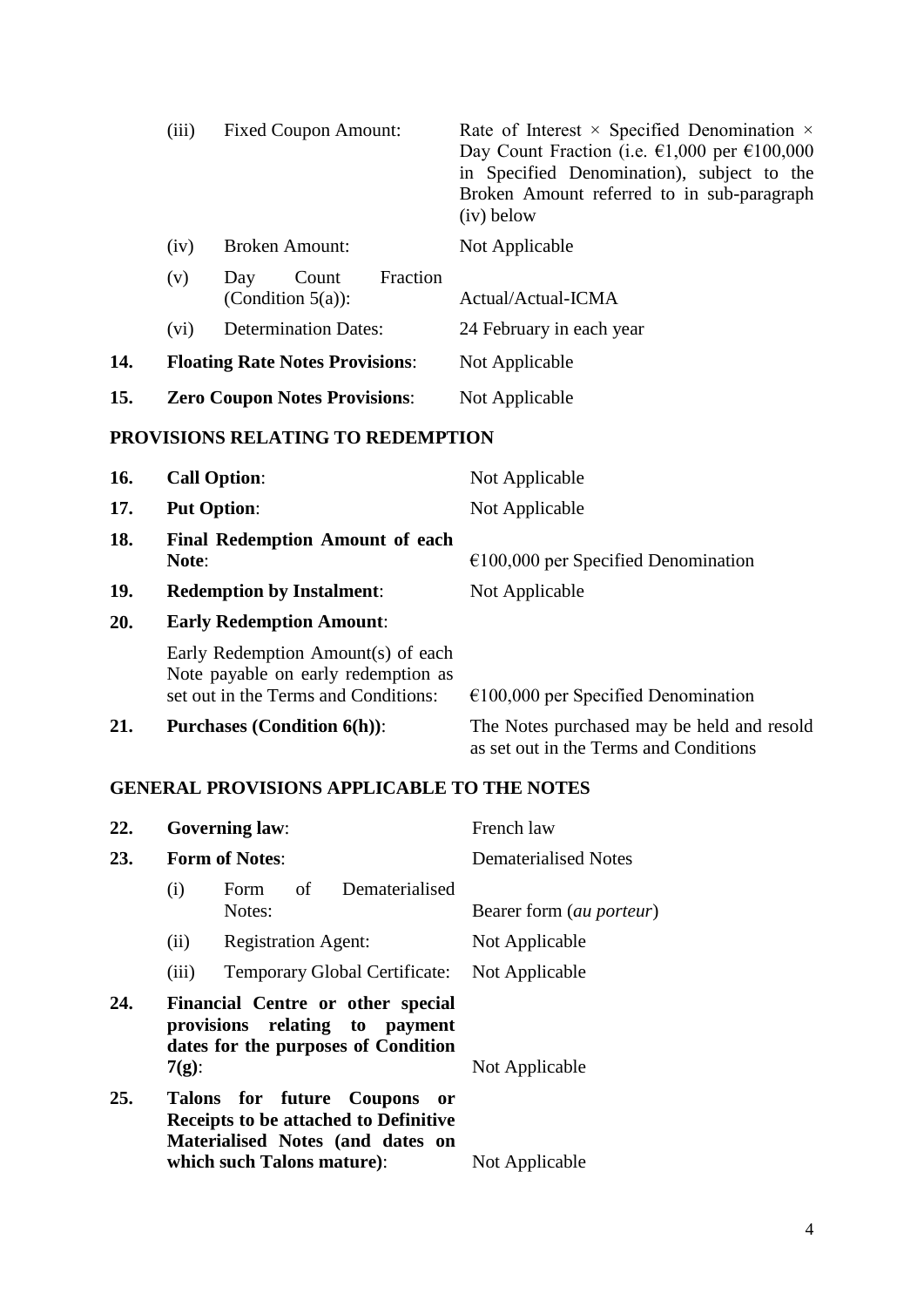**26.** *Masse*: The provisions of Condition 10 apply The initial Representative is: **Sylvain Thomazo** 20, rue Victor Bart 78000 Versailles France The alternate Representative is: **Sandrine d'Haussy** 69, avenue Gambetta 94100 Saint Maur Des Fosses

France

#### **GENERAL**

The aggregate principal amount of Notes issued has been translated into Euro at the rate of [●] per cent. producing a sum of: Not Applicable

## **RESPONSIBILITY**

I accept responsibility for the information contained in these Final Terms.

Signed on behalf of BPCE SFH:

By: Jean-Philippe Berthaut, *Directeur Général Délégué* Duly authorised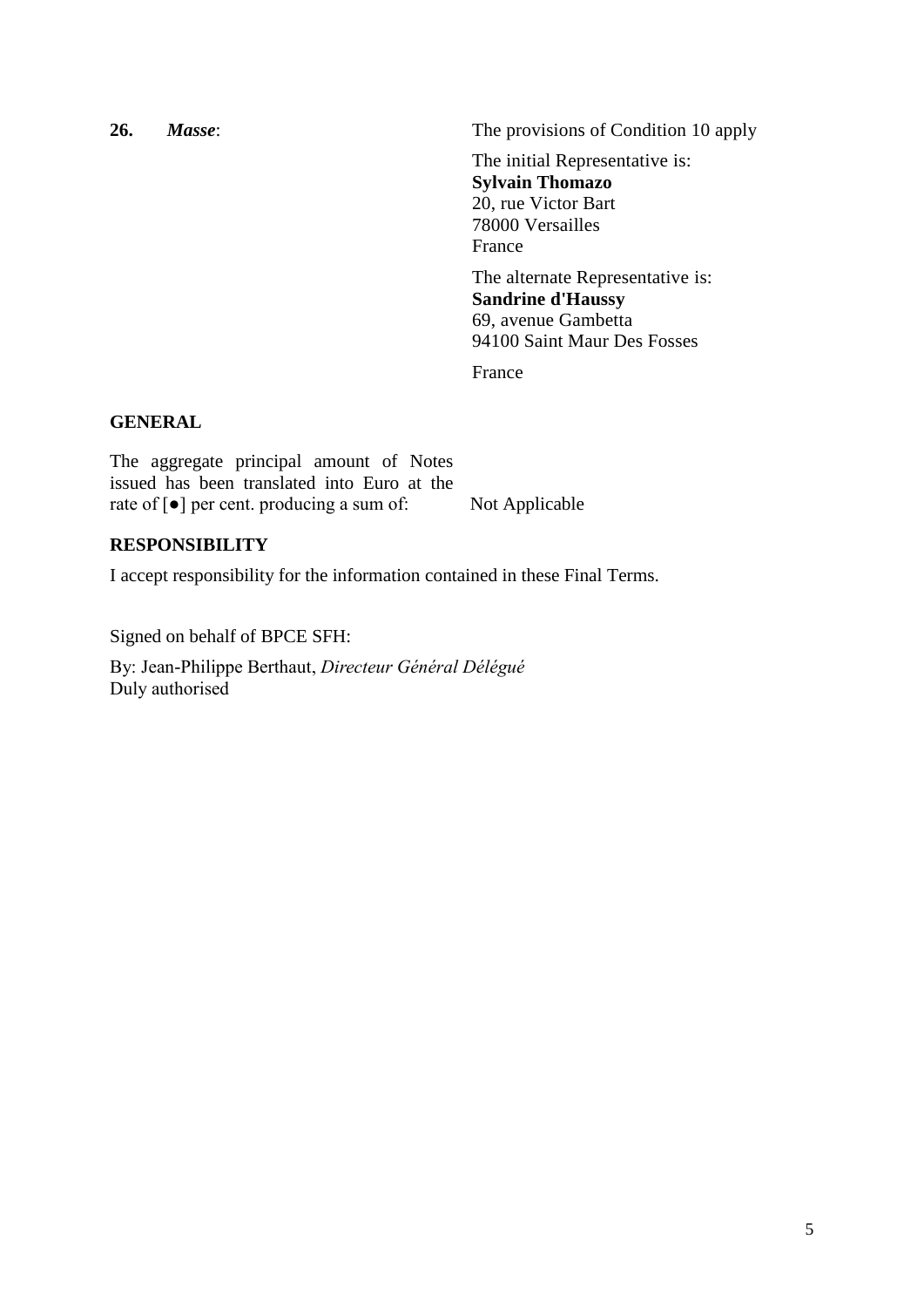#### **PART B - OTHER INFORMATION**

#### **1. LISTING AND ADMISSION TO TRADING**

| (i)   | Listing:                                                                                                                                                                                                              | <b>Euronext Paris</b>                                                                                                                                                                                                                                                                                                                                                                                      |
|-------|-----------------------------------------------------------------------------------------------------------------------------------------------------------------------------------------------------------------------|------------------------------------------------------------------------------------------------------------------------------------------------------------------------------------------------------------------------------------------------------------------------------------------------------------------------------------------------------------------------------------------------------------|
| (ii)  | (a) Admission to trading:                                                                                                                                                                                             | Application has been made by the Issuer (or<br>on its behalf) for the Notes to be admitted to<br>trading on Euronext Paris with effect from<br>29 April 2016.                                                                                                                                                                                                                                              |
|       | (b) Regulated Markets or equivalent<br>markets<br>which,<br>to<br>the<br>on<br>knowledge of the Issuer, securities<br>of the same class of the Notes to be<br>admitted to trading are already<br>admitted to trading: | The Existing Notes are admitted to trading on<br><b>Euronext Paris</b>                                                                                                                                                                                                                                                                                                                                     |
| (iii) | Estimate of total expenses related to<br>admission to trading:                                                                                                                                                        | $\epsilon$ 7,400 (including the AMF fees)                                                                                                                                                                                                                                                                                                                                                                  |
| 2.    | <b>RATINGS</b>                                                                                                                                                                                                        |                                                                                                                                                                                                                                                                                                                                                                                                            |
|       | Ratings:                                                                                                                                                                                                              | The Notes are expected to be rated:                                                                                                                                                                                                                                                                                                                                                                        |
|       |                                                                                                                                                                                                                       | S&P: AAA                                                                                                                                                                                                                                                                                                                                                                                                   |
|       |                                                                                                                                                                                                                       | Moody's: Aaa                                                                                                                                                                                                                                                                                                                                                                                               |
|       |                                                                                                                                                                                                                       | Both S&P and Moody's are established in<br>the European Union and registered under<br>Regulation (EC) No. 1060/2009 of the<br>European Parliament and the Council of<br>16 September 2009 on credit rating agencies,<br>as amended (the "CRA Regulation") and<br>included in the list of registered credit rating<br>agencies published on the website of the<br>European Securities and Markets Authority |

#### **3. INTERESTS OF NATURAL AND LEGAL PERSONS INVOLVED IN THE ISSUE**

Save as discussed in sections "Subscription and Sale" and "Risk factors – Risks related to the Issuer – Certain conflicts of interest" of the Base Prospectus, so far as the Issuer is aware, no person involved in the offer of the Notes has an interest material to the issue.

#### **4. YIELD**

Indication of yield: 0.524 per cent. *per annum*

the CRA Regulation.

(www.esma.europa.eu) in accordance with